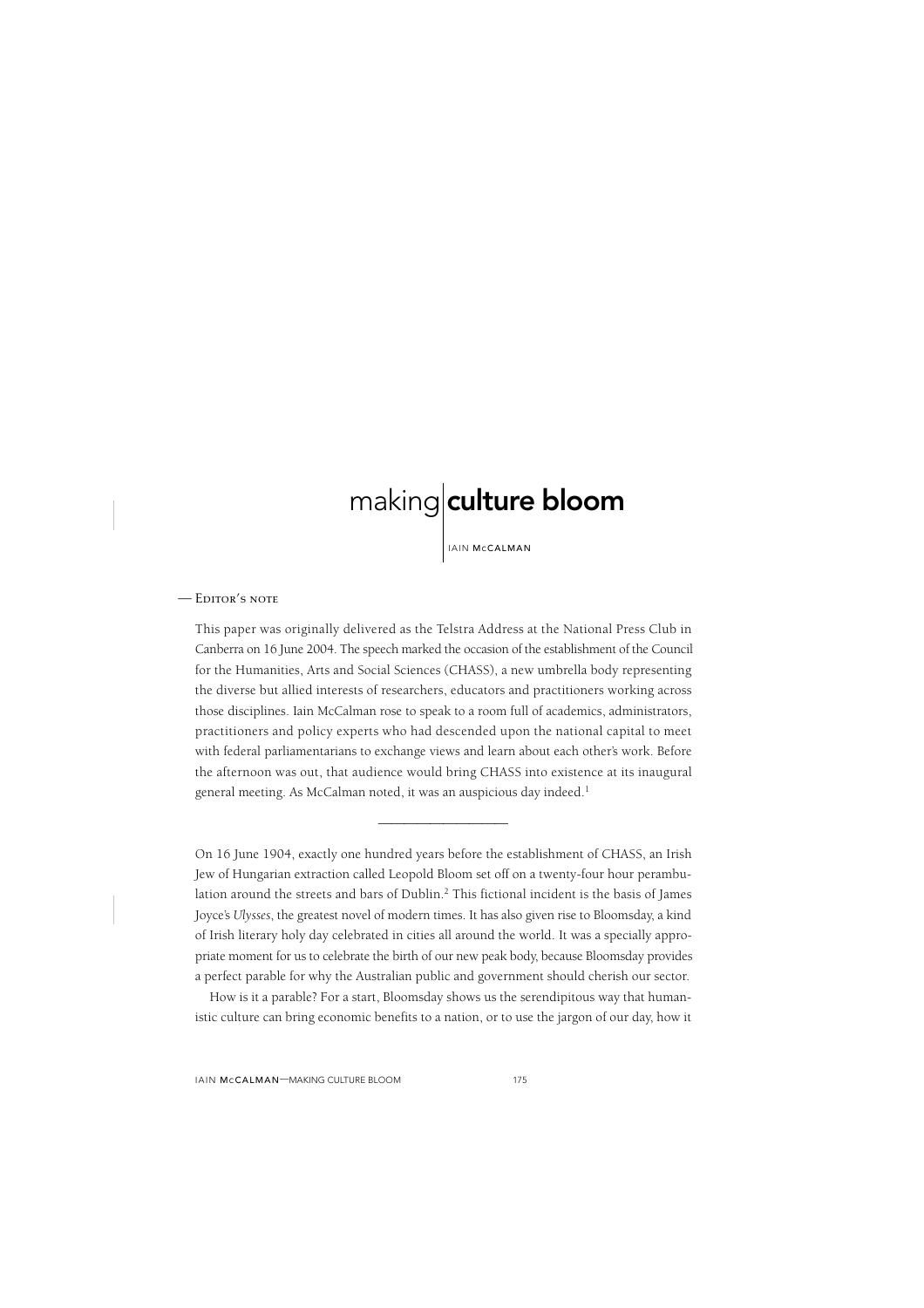can produce commercial spin-off. James Joyce could not have imagined that his novel would one day generate festivals around the globe, as well as a swag of income for his country of birth. When he wrote the novel, just after the First World War, he was, as usual, desperately poor, and *Ulysses* didn't have the look of a commercial goer. Not only was it one of the most unorthodox and intellectually demanding novels ever written, it was also bawdy enough to be banned in much of the western world. Though Joyce loved Ireland with a passion, he wrote *Ulysses* in part as a satirical blast against the materialism and narrowmindedness of his day. An early example of the humanities brain drain, he fled in exile to Europe where he spent the bulk of his later literary life. It was from there on 16 June, twenty years later, that he wrote wistfully in his notebook: 'Will anyone remember this date?'3

What a change he'd find, if he could return to his homeland today. Last year, being the centenary of Poldy Bloom's Dublin walk, the celebrations in Ireland were especially frenzied. Bloomsday became a five-month-long festival called 'Re-Joyce 2004', extending from April through August.4 Organised by a specially convened government committee, it featured a carnival of parades, multimedia spectacles, exhibitions, films, street theatre, concerts, dances, lectures, conferences, seminars, sports events and tours. More recondite Bloomites could even attend a Yiddish Ceildhe on the Esplanade. The head of the Irish state was the official sponsor of all these activities and presided at such commemorative events as the 'parable of the plums'.5 This is an incident in the novel when two old ladies clamber up on Nelson's pillar to ruminate about life and spit plum pips at the passing citizenry. Since Nelson's pillar was long ago blown up by the IRA, the festival had to make do with its replacement, a building called the Spire situated on O'Connell St at the edge of the River Liffey. In true Bloomsian fashion Dubliners call this tremendous tower 'The Stiffy on the Liffey'. James Joyce would have approved.

Joyce would also have found, if he could return to Dublin today, that conditions have become a great deal more hospitable for writers like himself. For a start, he'd not have to pay tax on the earnings of *Ulysses* or any other of his writings. Since 1969, the work of creative artists, writers and musicians has been exempt from taxation.<sup>6</sup> If he wanted to finance a film such as *The Dead*, the movie based on one of his short stories, he'd find that the government would contribute up to twelve per cent of the net budget.7 And he'd be immediately elected into the Aosdána, an elite academy of two hundred of Ireland's most distinguished creative artists, writers and musicians. Here, like his fellow academicians, he'd be paid the Cnuas, a government stipend of over \$20,000 a year to encourage him to keep writing full-time.<sup>8</sup>

These enlightened policies were instituted from the end of the 1960s by Fianna Fáil's Charles Haughey, mate of Bob Hawke and political rogue—a Bloomsian figure par excellence.<sup>9</sup> At the time, Haughey's motivation for these policies was more nationalistic than economic. He wanted to re-invigorate national pride in Ireland's extraordinary history of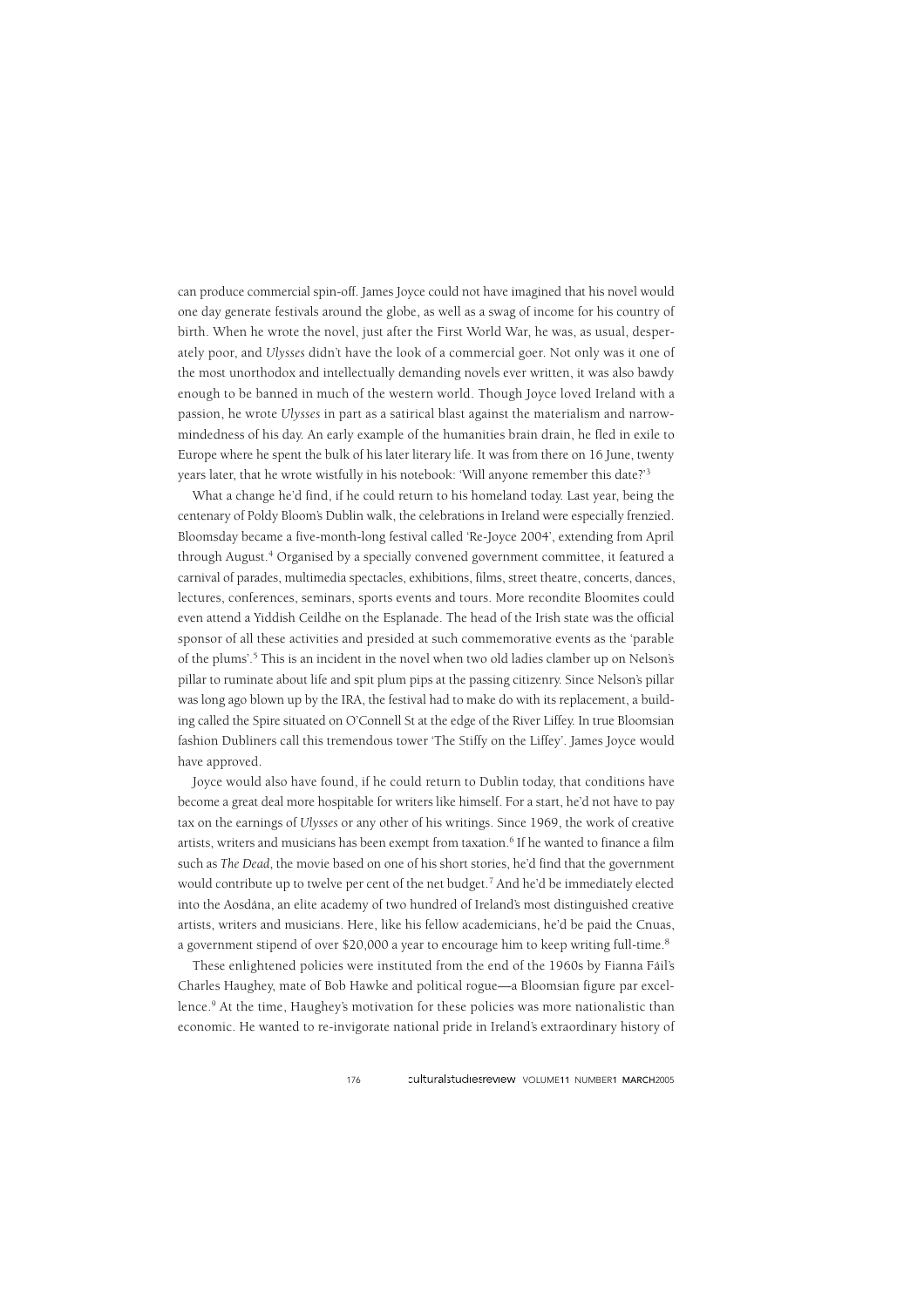cultural achievement. He wanted to remind his countrymen that their small nation had in modern times produced playwrights like George Bernard Shaw, Oscar Wilde, John Synge, Sean O'Casey and Samuel Beckett; poets like William Butler Yeats, Louis MacNeice and Seamus Heaney; and novelists like James Joyce, Molly Keane, Anthony Cronin, Arthur Cary, Sean Ó Faoláin, Liam O'Flaherty, Bryan MacMahon, Flann O'Brien and Edna O'Brien. Though there was never was a more knockabout and down-to-earth politician than Haughey, he dreamed of Ireland becoming a Mecca for creative artists and musicians from all over the world, a land that was once again legendary for its bards and scholars.

The extent of his success can be attested, I think, by relating an Irish joke. This is the one Irish joke that the late, great Irish-Australian historian from Canberra, Professor Oliver MacDonagh, would ever allow. Fortunately, Ambassador Kelly allowed it too.<sup>10</sup> It goes like this. It is the 1960s and times are still hard in Ireland, so much so that Paddy leaves Cork to go to London to look for work. Here he meets up with a cousin in the building trade, Brendan, who says 'Don't worry, Paddy, that you've never worked as a builder before, I'll word up the foreman, not a problem.' The foreman, however, is English and proves to be a stickler for proprieties. Let's call him Honest Johnny. He says to Brendan, 'Oh no, oh no, oi can't employ your cousin wivout first testin' 'is credentials.' So he goes up to Paddy and says, "Ere,' he says, 'I wan' you to tell me the difference between a girder and a joist.' 'Ah, that's easy,' says Paddy, 'you can't catch me on that one. Goethe wrote *Faust* and Joyce wrote *Ulysses*.'

Haughey and his political successors would, I know, be proud of Paddy's credentials, and prouder still of the long-term economic effects of Ireland's cultural policies. At that time Irish governments didn't have the advantage, as we do now, of the eye-opening recent study *The Rise of the Creative Class* by distinguished US economist Richard Florida.11 This book argues a compelling case for why cultural industries have become the most powerful engines of economic growth in modern knowledge-based societies. Ireland's creative class is one reason though not the only one—that their economy is booming to the point where the country is now known as the Celtic Tiger.

And way across the world in the Pacific, in a country with a tiny population even smaller than Ireland's, somebody, it seems, has been attending to this example. If you happened to watch the Oscar ceremonies last year, you'll have seen the envy and incredulity of US movie pundits when New Zealand snatched eleven Oscars for *The Lord of the Rings* and narrowly missed another for a performance in *Whale Rider*. <sup>12</sup> Of course we Australians, whose film industry has long been acclaimed and who like to patronise our cousins across the Tasman, tend to put this down to luck. But is it? When Helen Clark became Prime Minister of New Zealand in 1999, she deliberately also took on the post of Minister of Arts, Culture and Heritage.<sup>13</sup> Her government then launched a far-reaching funding program to stimulate culture and arts in the cities, the countryside, in schools, and in business. The last four years has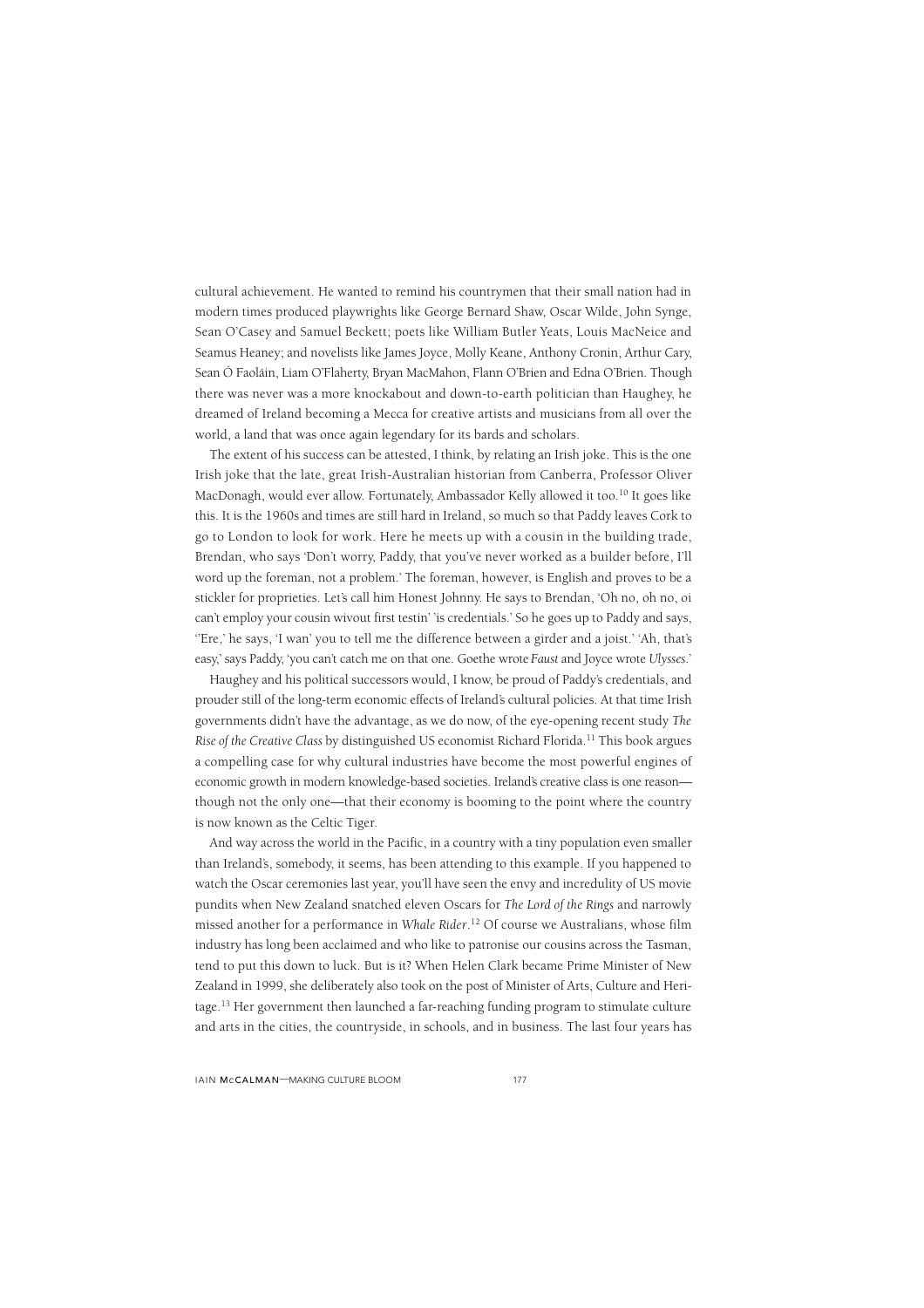seen an \$87 million injection of public funds into this sector. Rogernomics has been dumped in the bin, and New Zealand has consciously decided to mount an arts-led economic strategy.<sup>14</sup> Cultural creativity is now seen as a core competency that will bring the country decisive regional advantage. And it seems to be working: New Zealand unemployment is at a record low and their dollar is challenging our own. By the beginning of 2001, well before the stimulus of *The Lord of the Rings*, New Zealand's creative industries were contributing more than half the GNP of the country's traditional staple, agriculture, and generating twice the annual growth rate of the economy as a whole.

Of course, to achieve economic pre-eminence as a creative nation it's not enough to invest only in the *applied* sides of humanities, arts and social sciences. Bloomsday didn't come about through state investment in tourist agencies and public relations firms, important as these are. It grew out of the unanticipated effects of a literary work of enormous scholarly erudition and originality. During the 1940s Dublin writers began quite spontaneously making pilgrimages in Poldy Bloom's footsteps.15 With a copy of *Ulysses* in hand they would trot along to Davy Byrne's pub to drink burgundy and eat gorgonzola sandwiches, or they would stand quietly in Glasnevin cemetery to remember Paddy Dignam's funeral. This is how Bloomsday was born and this is how cultural serendipity works.

To their great credit, our colleagues in science and technology have managed to convince many politicians that investing in basic research is crucial, both for its serendipitous economic consequences and because it helps to stimulate a culture of innovation essential to any aspiring knowledge economy. All too often, however, the same logic is not applied to our sector. Like James Joyce in the 1920s, we're used to having our work held up to public ridicule. Whenever Australian Research Council grants are announced, it's become an annual ritual for journalists like Andrew Bolt of the Melbourne *Herald-Sun* to jeer at the list of humanities and social science subjects funded.<sup>16</sup> These cheap shots are in turn relayed to our paymasters in government, and, ridiculously, we once again find ourselves lodged behind the funding eight ball.

The long-time favourite target of the jeerers has been the idea of studying Old Norse sagas. I don't know how many times that subject has been thrown in my face as an example of useless humanities research. There happens, you see, to be a world-famous Australian scholar who works in this field and who has earned a number of ARC grants over the years. It's never occurred to these critics that we should be as proud of this scholar's international distinction as we are of those Australians who win gold medals in trapshooting or the high jump. No, this type of work is castigated as a waste of public money. It's lucky that Oxford University didn't share this opinion when it funded the Merton Professor JRR Tolkien for forty years to research and teach on the subject of Old Norse sagas.17 Otherwise he would not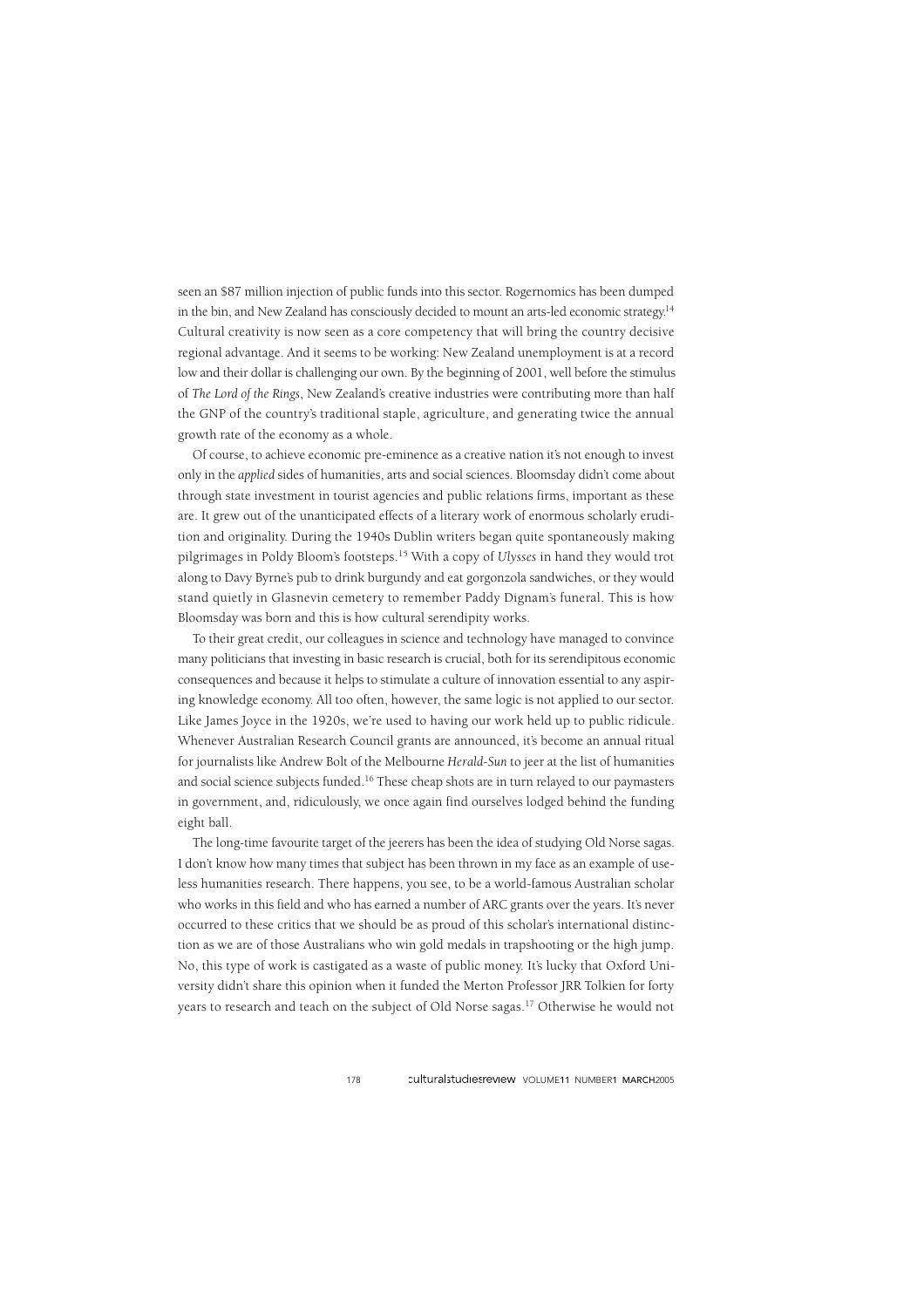have been able to write *The Lord of the Rings*, one of the most successful and influential books of modern times, and, as a result, a young New Zealand film-maker called Peter Jackson would not have been inspired to make a movie which is helping to transform New Zealand's cultural fame and economy.

And if what I'm saying seems a little too far from home perhaps I can offer you a small example from personal experience of how supposedly 'useless' humanistic research can produce unexpected spin-off. A few years ago, as the by-product of some research I was doing on eighteenth-century political thought, I became intrigued by a European alchemist and charlatan who called himself Count Cagliostro.18 He was a kind of fantastic rogue—another Poldy Bloom figure, I guess—and I couldn't believe that his riveting story was not more widely known in the English-speaking world. An American-Australian literary agent persuaded me to write a biography built on scholarly research but aimed at a broad readership. The book is no *Lord of the Rings*; still, *The Last Alchemist*, as it's called in the USA or *The Seven Ordeals of Count Cagliostro* as it's known in Australia and Britain, has helped to fill the Australian taxman's coffers. And further spin-off is possible: it's being translated into nine different languages; an Australian company, FourthWall, is currently working to negotiate a film with Hollywood; Gary Cooper's daughter wants to make a Broadway musical out of it; and Suhrkamp Press in Germany is currently considering a play on the subject.

I'm not trying to skite: all this may come to nothing, but it does suggest that our scholarly research can have unexpected commercial applications, and that the rest of the world is interested. But if such opportunities are to benefit Australia, it's essential that we have a level playing field with our counterparts in the science and technology sector. It would help, for example, if we, too, could attract industry partners with Research and Development tax concessions to help us to commercialise our work, or if we, too, were able to set up Cooperative Research Centres in humanities, arts and social sciences to disseminate our ideas to potential users. It would help, also, if our ideas were recognised not only for the commercial profit that they might bring but also for the public good that they can do.

There is a further reason, also, why it's vitally important that we should become partners with our colleagues in science, engineering and technology: it is that no sector is likely to engender a culture of innovation in isolation. True, none of us knows for certain how to trigger innovation, but, even here, we can learn something from Poldy Bloom. Believe it or not, *Ulysses* was a supreme example of modern innovation. Through it, Joyce did for literature and culture what Einstein did for physics and Darwin did for biology. He revolutionised the very form and structure of the novel. Not even Shakespeare had been able to reveal 'the thousand complexities' that crackle through the minds of Joyce's wonderful cast of characters.19 Joyce's interior monologues and streams of consciousness enabled the novel for the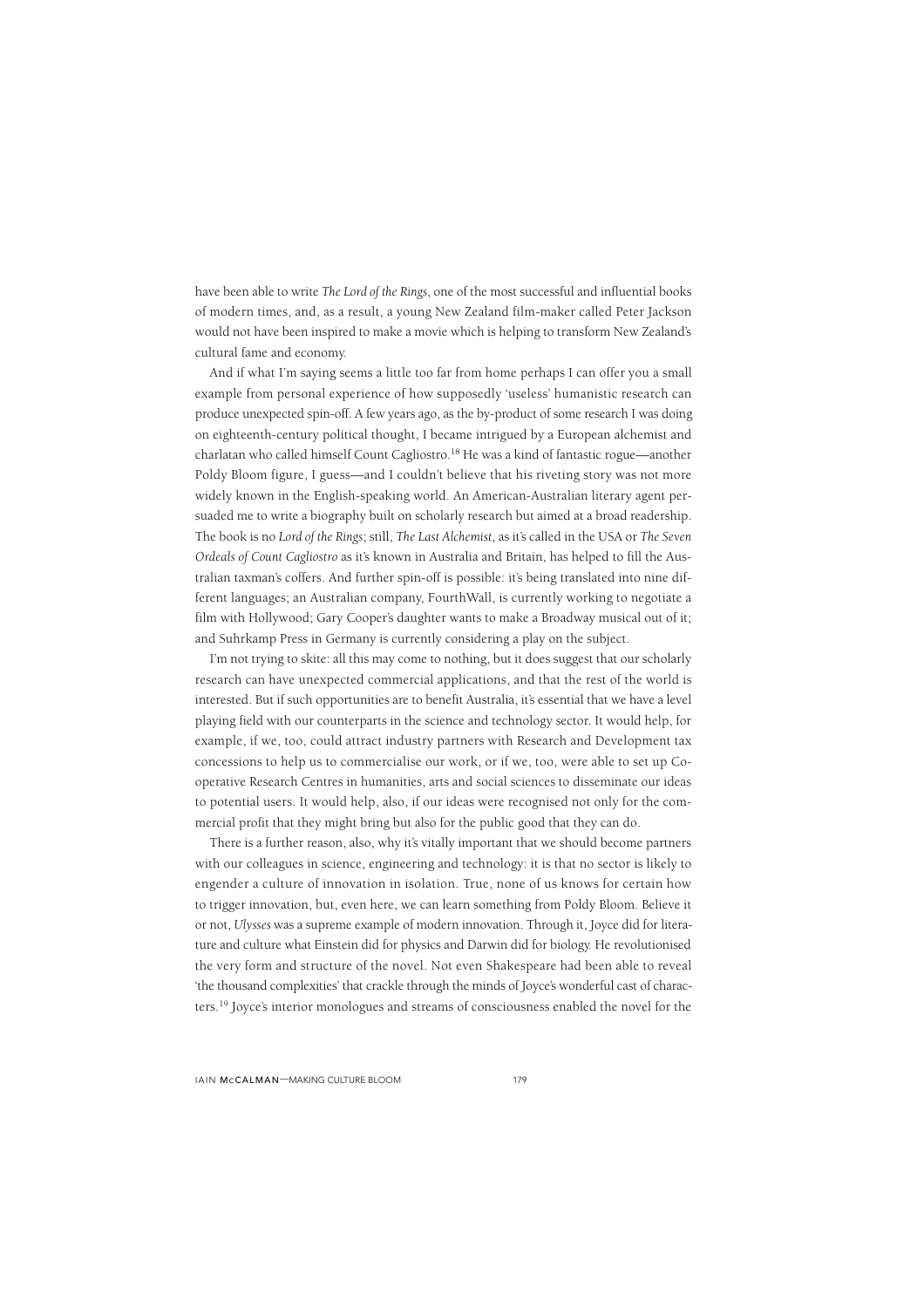first time to make raids into parts of the psyche where no writer had gone before, and there to capture the dark, inarticulate and irrational flux of human experience. In Poldy Bloom, Joyce created a character more completely than anyone since Shakespeare, and he did this, not by borrowing his insights from the humanities alone, but by employing the full circle of human knowledge. Poldy Bloom, as Joyce said, was 'a cultured allroundman': his intellectual matrix included physics, medicine, botany, politics, journalism, music, philosophy, architecture, theology, art and on and on.20

Great intellectual breakthroughs and new paradigm shifts are often made like this, through strange and unpredictable conjunctions of knowledge. But getting innovation to take properly within a society and to ramify right through that society's culture is another matter altogether. History suggests that almost every major innovation will meet virulent opposition from traditional and vested interests. When Joyce first published *Ulysses* in 1922 the howls of outrage from clergymen, politicians, academics and fellow writers could be heard, Krakatoalike, across the oceans. The book was still banned in Australia when I migrated here at the end of 1965. That Joyce's ideas survived to transform art, aesthetics and cultural practices all over the globe owed much to the activism and abilities of scholars who carried his insights to broader publics and who overcame entrenched resistance. Joyce joked that he'd keep the professors busy for hundreds of years, and so it's proving.<sup>21</sup> But without such a culture of critical scholarship, innovation can easily be stillborn. During the late eighteenth century, France boasted the most innovative science in the world, but it was not France but Britain that accomplished the industrial revolution. Part of the task of our sector is to ensure not only that Australians are innovative, but also that we apply that innovation widely, intelligently and responsibly through our society.

We're able to do this in part because we study how cultures and societies work, especially our own. One reason that *Ulysses* is being so celebrated in Ireland today is because it embodies and represents the culture of an entire nation. It's been said that if Dublin was to disappear tomorrow we could reconstruct its history, literature, music and architecture, piece by piece, from Joyce's pages.<sup>22</sup> Above all, we could recreate Ireland's values—the country's deepest hopes, fears and aspirations as they are felt in the bone. In Australia today we can't depend on James Joyce to do this for us, but we urgently need some equivalent. Unfortunately, our sector was unable to win our plea for a fifth National Research Priority, one that focused on understanding Australia's own history, society and culture. As it happens, the National Endowment of Humanities in the USA has just introduced an equivalent priority there. It's called 'We the People—significant events in US history and culture'.<sup>23</sup>

Today in Australia, by contrast, when the Sydney University English department wants to teach the novels of our Nobel prize–winning author Patrick White, they have to distribute photocopies to the students because his books are no longer in print. Key parts of our history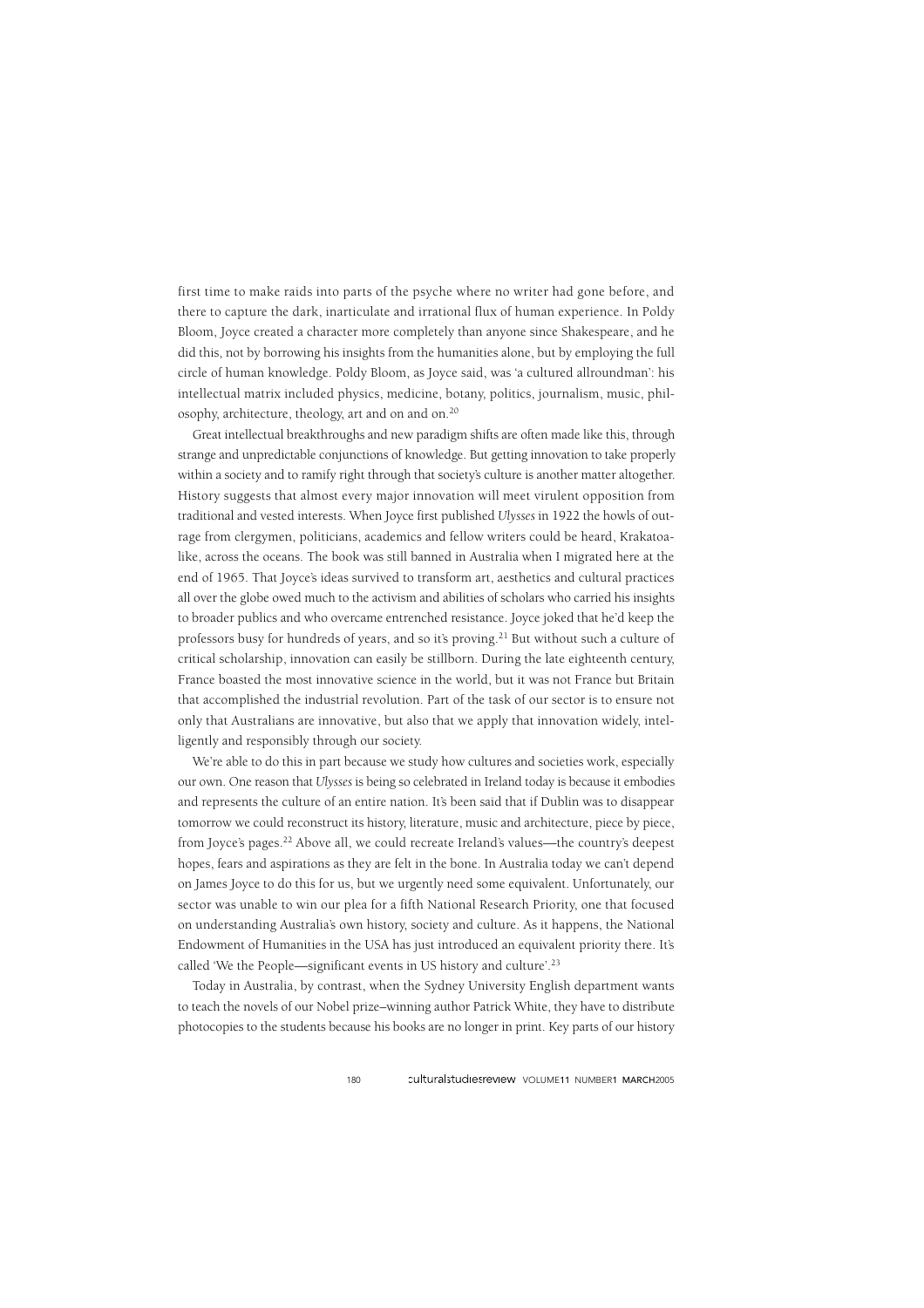and culture are now as endangered as our rarest flora and fauna. This is why the Academy of the Humanities, Macquarie University and Sydney PEN have just signed a joint agreement to test the possibility of producing a really major anthology of Australian literature.<sup>24</sup> We want to be able to teach our kids their cultural heritage, and to show other peoples around the globe what makes us tick. Of course, it's hard to make such a costly publication a commercial goer so it may not get off the ground, but it will be a sad day for Australia if it doesn't.

Finally, *Ulysses* serves as a parable because it reminds us of something we all know but are inclined to take for granted: namely, that the humanities, arts and social sciences are central to any civilised and decent society. This is because they are about what it means to be human. They need to be fostered and cherished, not as handmaidens of science and technology, but for themselves, and as equal partners. At the heart of our work lies a core concern of all Australians—that of human values. The most urgent social issues of our day depend on us getting those values right. Consider the national research priorities—to ensure that our people are healthy, that we have a sustainable environment, that we can benefit from new technology, and that we live in a country safe from terror.<sup>25</sup> It is surely blindingly obvious that these goals cannot be accomplished by investing in science and technology alone, crucial as these sectors are. We've long known the medical fact that obesity in children represents a health risk. We've long known the science to prevent the degradation of the Murray River; we've long known that our population is using too much water, but to solve these problems we must address resistant human behaviour. That cannot be done without involving our sector absolutely centrally. Most of us know in our hearts that spending more money on technological surveillance or on squads of gunmen is not really going to make us safer. Understanding our own peoples, as well as those of our region and our globe, is much more likely to do that.

Poldy Bloom was an ordinary, humdrum man in many ways, but he knew all this. Despite the setbacks and anti-semitic jibes that he encountered as he wandered the streets of Dublin, he did not develop what Yeats called 'a fanatic heart'.26 He refused to resort to anger and violence. It's for this reason, more than any other, that he is loved and celebrated all around the world today. He is Ireland's greatest ambassador of tolerance, humour and compassion, and he is ours too. He is each one of us and he is everyman—just as Molly Bloom is everywoman. Poldy is a modern Ulysses who prevailed over a thousand hardships, and we will too. That is why I urge all Australians, when they are asked in future if they will give their support to the Council for the Humanities, Arts and Social Sciences to reply with the triumphant closing words of Molly Bloom: 'yes I said yes I will Yes'.27

——————————

**IAIN MCCALMAN—MAKING CULTURE BLOOM** 181